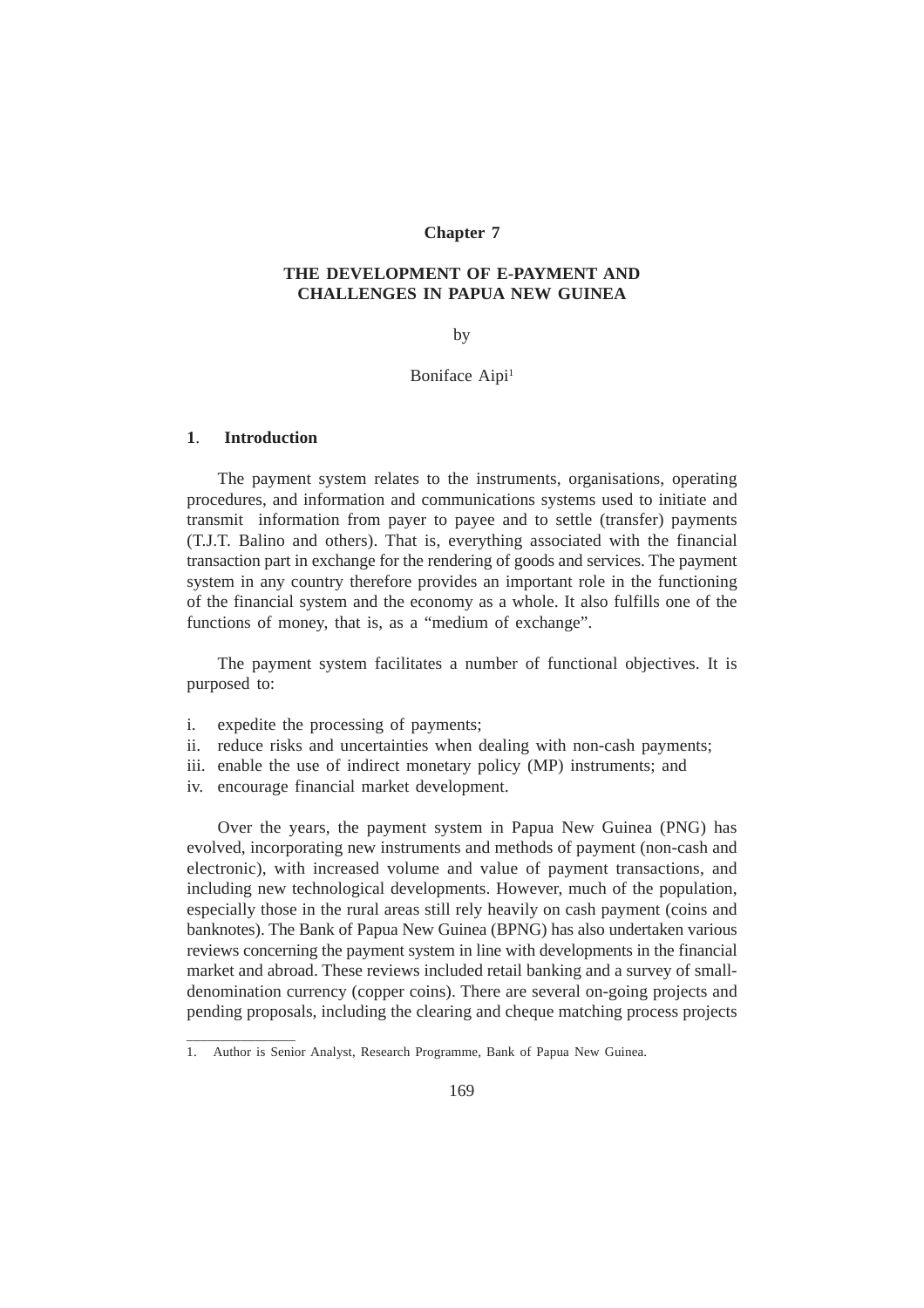by the Banking Department, Real Time Gross Settlement (RTGS) by the Finance and Accounting Department, and quality of banknotes and re-opening of cash distribution centres by the Currency Department of BPNG.

# **2. The Payment System in Papua New Guinea**

The financial system in PNG consists of four commercial banks of which three are foreign-owned, 10 finance companies, 20 savings and loan societies (credit unions), 10 superannuation (pension) funds and five life insurance companies. The total assets of the banking system (excluding the superannuation funds and life insurance companies), as at the end of March 2005, was K4.8 billion (US\$1.5 billion) of which 88 percent was held by the commercial banks. Total deposits in the banking system at the end of March 2005 totaled K3.8 billion (US\$1.2 billion), of which 91 percent belong to the commercial banks.

The payment system in PNG is mostly dominated by paper-based payment instruments, while recently introduced card and network-based payment instruments have been slow in capturing market share. Paper-based payment instruments include, cash, cheques and Postal Office transfers, while card-based payment instruments include credit and debit cards. Network-based payment instruments would include Internet, land phone, mobile phone, e-money, Bill Pay and SWIFT payment system.

Development of a centralised payment system to cater for RTGS system in PNG electronically linking all the commercial banks by setting up infrastructures that would cater for the entire country is the aim of a working committee at the BPNG. The current payment system lacks the capacity to regulate electronic and access product payments, consequently exposing bank customers to risks. The current consumer protection act, the "Bills of Exchange Act" (1976) is obsolete, providing no protection to access product consumers.

## **2.1 Paper-based Payment Instruments**

# *2.1.1 Cash*

The Bank of Papua New Guinea (BPNG) has a monopoly on production, issuance and destruction of cash (notes and coins) circulated in the country. More than 85 percent of the country's rural population is dependent on subsistence farming. Banking services are concentrated in the urban areas with none to minimal penetration in the rural areas. This is due to lack of fundamental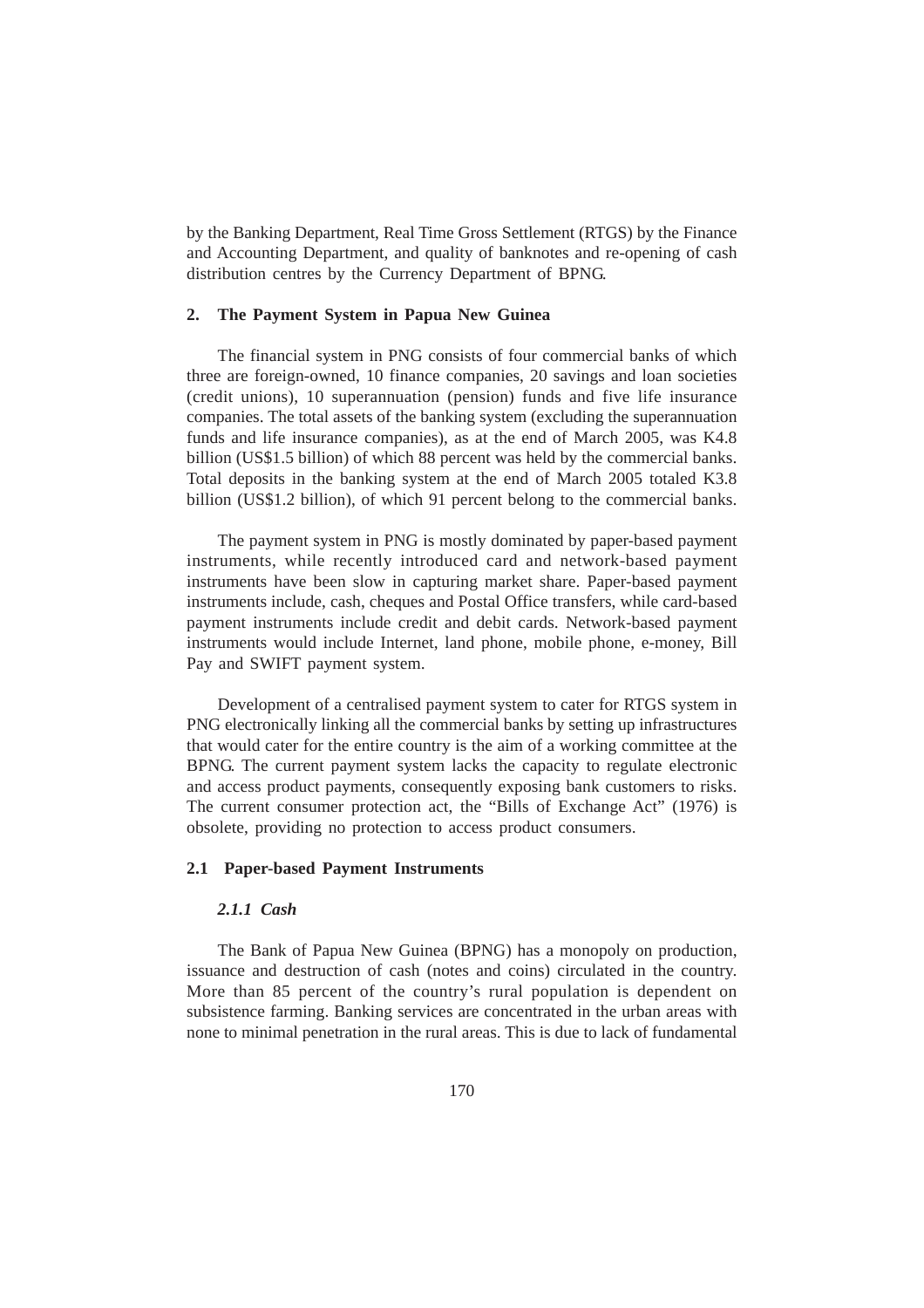infrastructure, such as telecommunication, electricity, road networks and other associated risks, that impede banks from offering retail banking products in the rural areas. Consequently, the rural economy entirely depends on cash as a payment instrument.

Of the 15 percent urban dwellers, anecdotal evidence shows that less than three quarters are able to access other payment services, such as postal transfers, cheques, Bill Pay, debit and credit card, Internet and Phone Banking, etc. Opening new accounts with commercial banks in PNG is practically impossible for wage earners and low income earners in the informal sector due to stringent conditions set by the banks. Cash therefore remains the dominant payment instrument for the rural population and a proportion of the urban populace in PNG.

It is unlikely for electronic payment instruments to replace cash in the near future. Cash still remains the major payment instrument for majority of the populace, while the smaller privileged segment is able to access new products, such as electronic banking.



Source: Bank of PNG Quarterly Economic Bulletin, various issues and authors calculations

Figure 1 shows that cash as a percentage of money supply (M3) remains stable over the period. Electronic access products have been introduced during the late 1990's and early 2000 in PNG, but have minimal impact on the usage of cash as a mode of payment.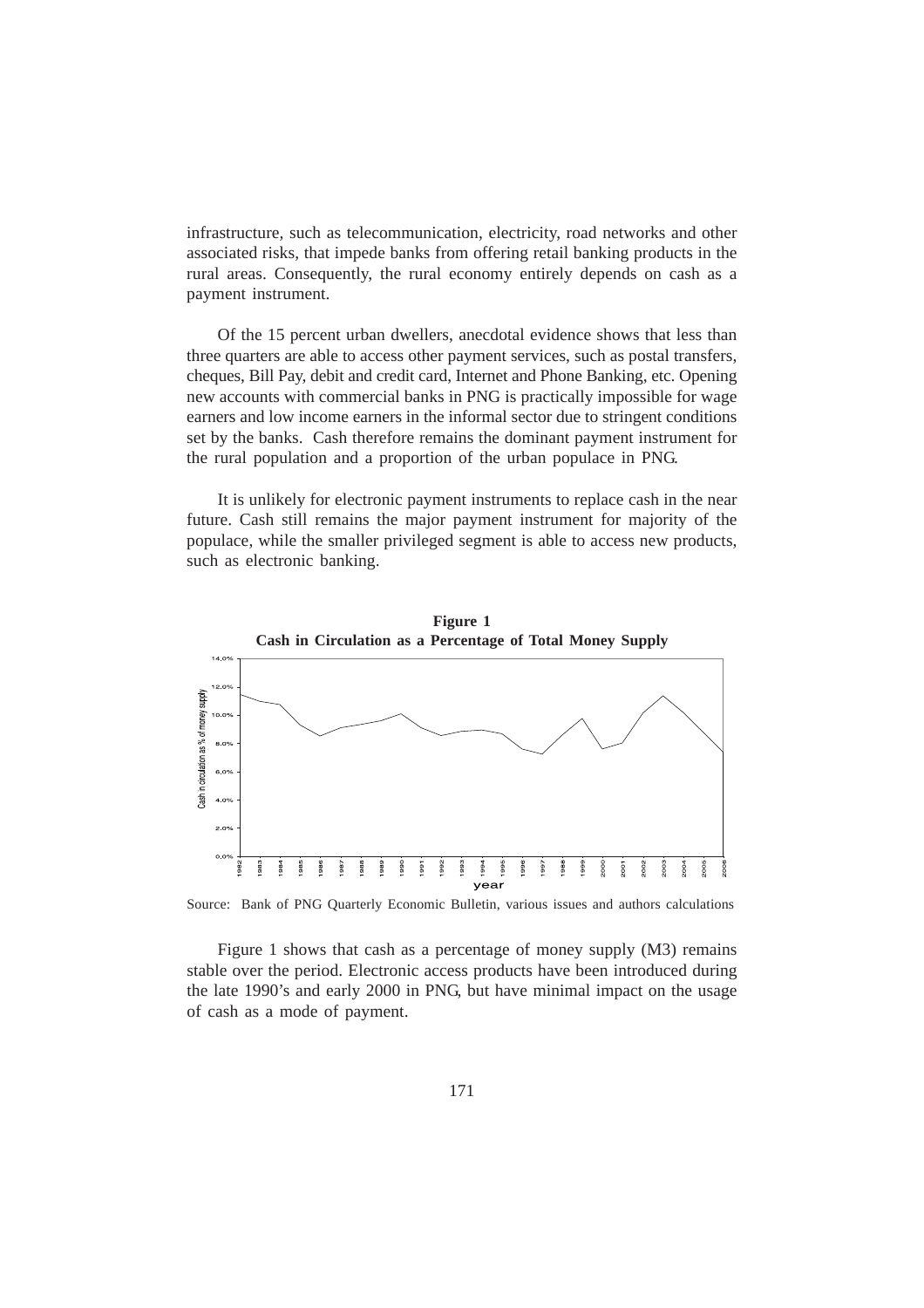## *2.1.2 Cheques*

Cheques are paid to the supplier (customer) for payment of goods and services and are drawn on the drawers account and deposited into the payees account. Cheques deposited into customers account are presented at the clearing house and delivered to the paying bank. Same-day clearance can be arranged between customer's bank and the paying bank at a higher fee.

The volume of cheque transactions is on the declining trend as a result of employers (both private and public enterprises) paying their employees through direct debit. As much as possible, many banks in the country purpose to reduce paper work and rely more on technology. Small-value transactions are settled through electronic payments while large-value transactions are settled by cheques. Figure 2 shows that the total volume of cheques cleared through the clearing house in Port Moresby has declined over the years. It is likely the usage of cheques for small-value payments would be phased out with the introduction of electronic products.



Source: Bank of PNG and Operations Reports, Various Years

Commercial banks have recently taken a step further by encoding all individual and corporate cheques for ease of intra-bank cheque clearance. Without RTGS, centralise cheque clearing for all commercial banks on real time is impossible.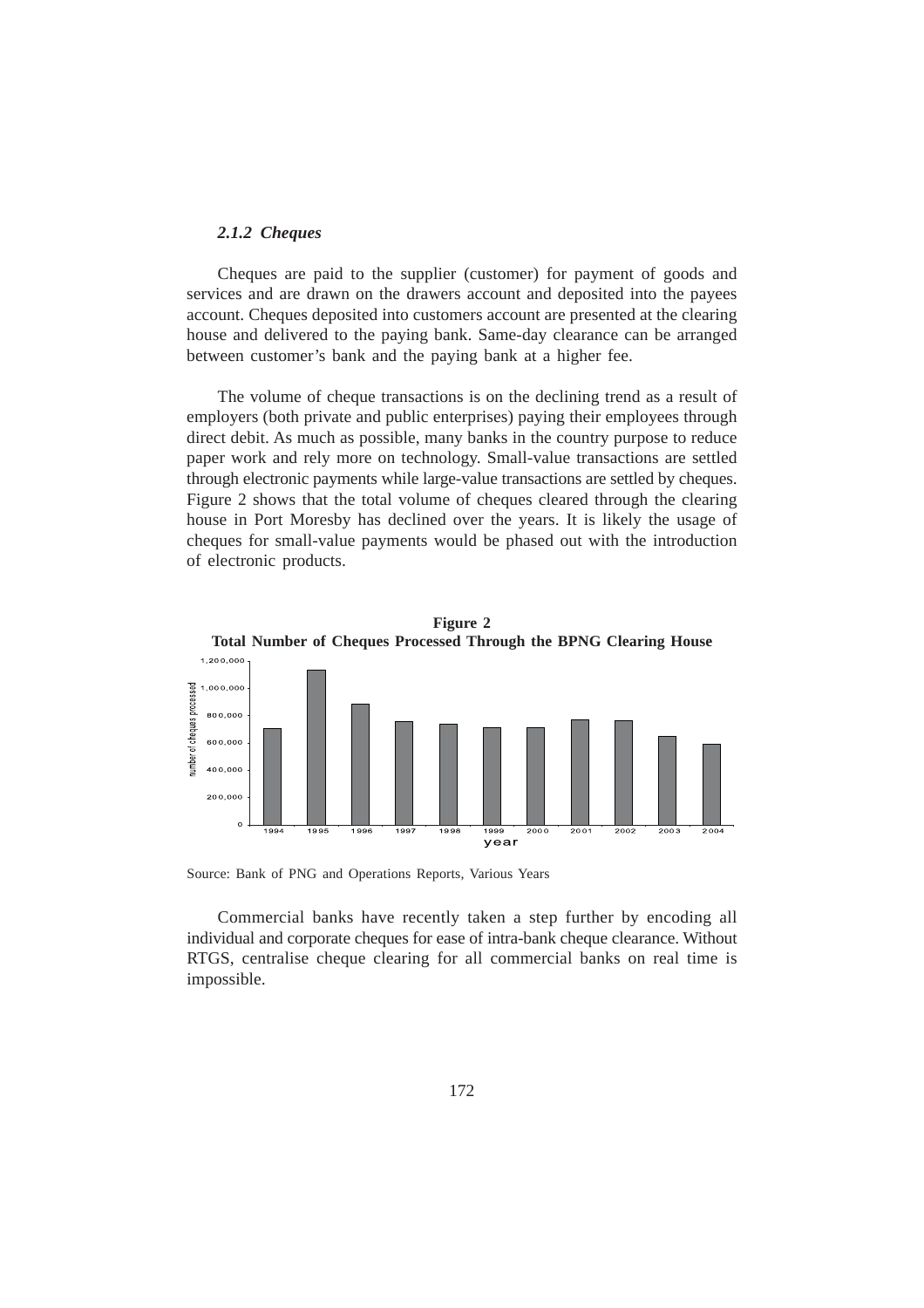## *2.1.2 (a) The Cheque Clearing House*

The cheque clearing house is centrally located in Port Moresby, facilitated by the Central Bank of PNG and controlled by the Port Moresby Clearing House Committee, comprising senior officers from each member bank, appointed by the respective banks. The principles relating to the basic banking procedures between banks, including clearing and settlement, are governed by the "Record of Arrangement Between Banks" (RABB). The BPNG provides computer support to the clearing system for the cheque clearing operations. The cheques are cleared manually, with physical cheques cleared over the table between banks. It takes seven days to clear inter-bank cheques, while one to two days for in-house cheque clearing.

The clearing house conducts three cheque exchanges daily on Mondays to Thursdays and settlement with other banks takes place at 4:45PM daily. On Fridays, there are four exchanges with the settlement conducted at 4:30PM. At the end of each day, the central bank being the "lender of last resort" provides facilities for the commercial banks to settle their net positions. Government cheques awaiting clearance from other centers in PNG are mailed to Port Moresby for clearance by respective banks. Between banks, bank warrants can be used for special clearance.

Commercial banks in the country are already working on improving payment systems to minimise fraud, allowing ease of settlement and improving efficiency. These changes include cheque micro-encoding, cheque image clearing and the use of satellite systems in various centers, due to unreliable telecommunications links, and the introduction of generic Automated Telling Machines (ATM).

The introduction of new products and ICT-driven banking products has challenged the existing payment system that lacks the capacity to regulate these new products. Discussions are underway in the BPNG to develop a new payment system that is able to link all payment types, be it Internet banking, phone banking, cheque clearing, etc. A working committee at the BPNG is currently working on developing a RTGS system, whereby all transactions would be settled on real time. Such a massive exercise would cost the Bank millions of dollars, and as it is, commercial banks in the country are hesitant to commit any finance to espouse the project. Consequently, the project is progressing at snail's pace.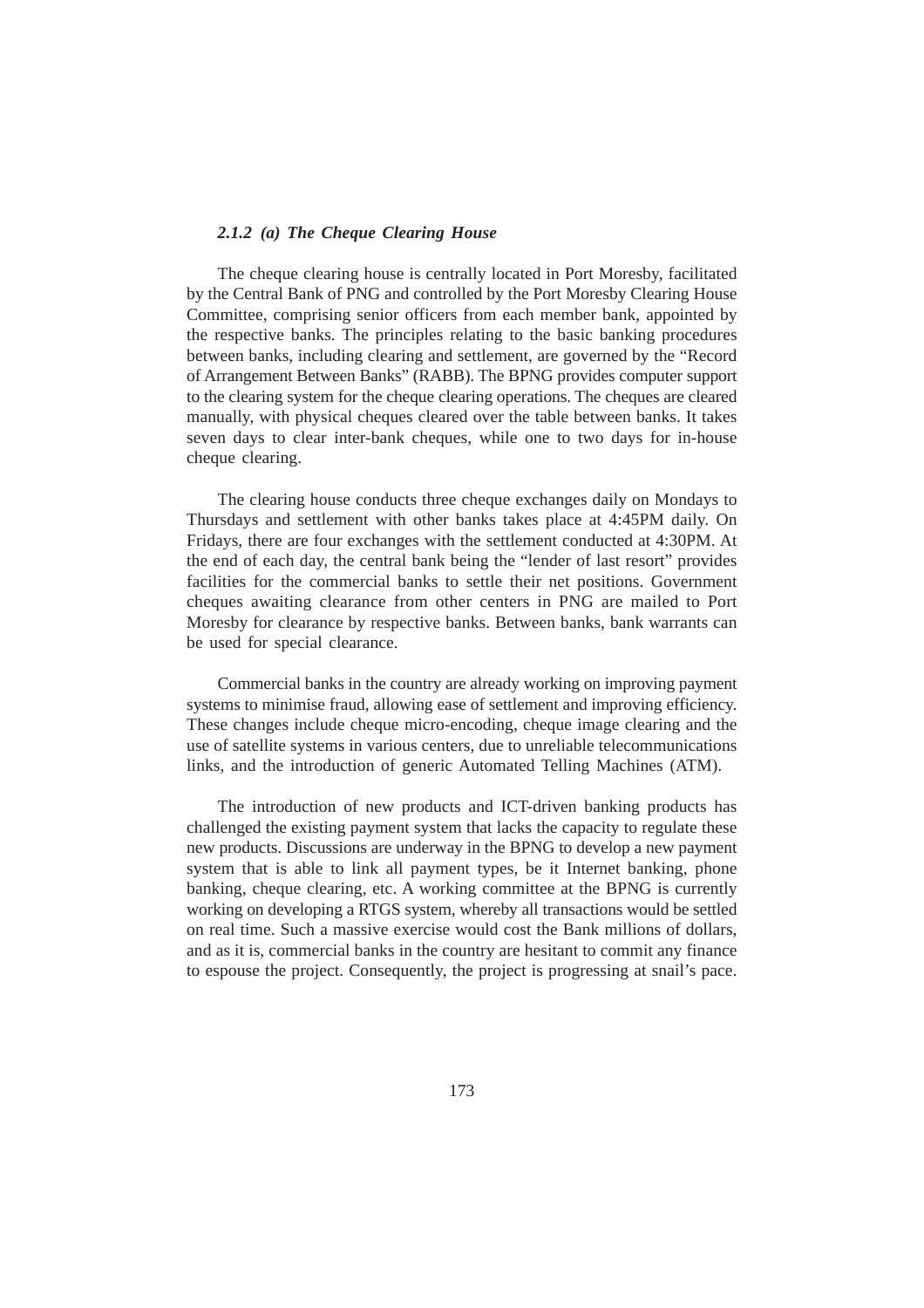## *2.1.3 Postal Transfers*

Postal services are available in all major towns and cities of the country, providing a convenient means for people to transact payments. The diverse network of postal services in the country provides an appropriate avenue for payment transfers within the country, mostly between one or both parties who are unable to access banking services. The advantage with this mode of payment is that, it is fast, efficient and a secure way of settling payments or fund transfers. Fund transfers takes only less than an hour and people have found that convenient to transfer funds rather than sending it via the bank.

The rural population depends mostly on this payment mode for fund transfers, as banking services are non-existent. Where banking services are hard to access, postal services serve as a complementary system for fund transfers, while in towns and cities, postal services compete with and complement the banking system.

## **2.2 Electronic Banking in Papua New Guinea**

Electronic payment instruments have mostly been centred on access products. Access products by definition are electronic products that draw or overdraw on their own savings account with the commercial banks, using existing domestic settlement systems. Access products in the market include credit and debit cards, Internet banking, bill pay and phone banking. Debit and credit cards have been in existence since the 1990's, while products such as bill pay, Internet and phone banking were introduced recently.

As is the case with new products, the spread of access products in the country has been very slow during its inaugural years. Nonetheless, it has slowly propagated in the past few years. Debit cards being the early e-payment product in existence has more customers than Internet, bill pay and phone banking. Banks are currently marketing the products rigorously to penetrate the market to establish a steady customer base. From its inception, formidable years of trial, advertisement and its usage have convinced consumers of its convenience. However, more are reluctant to try the new products, mindful of the associated risks.

Positive externalities have been attained by both the commercial banks and their customers with the introduction of electronic banking in the country. From the standpoint of banks, electronic banking relegates paper work, while banking becomes more convenient and easily accessible to the banking customer. Access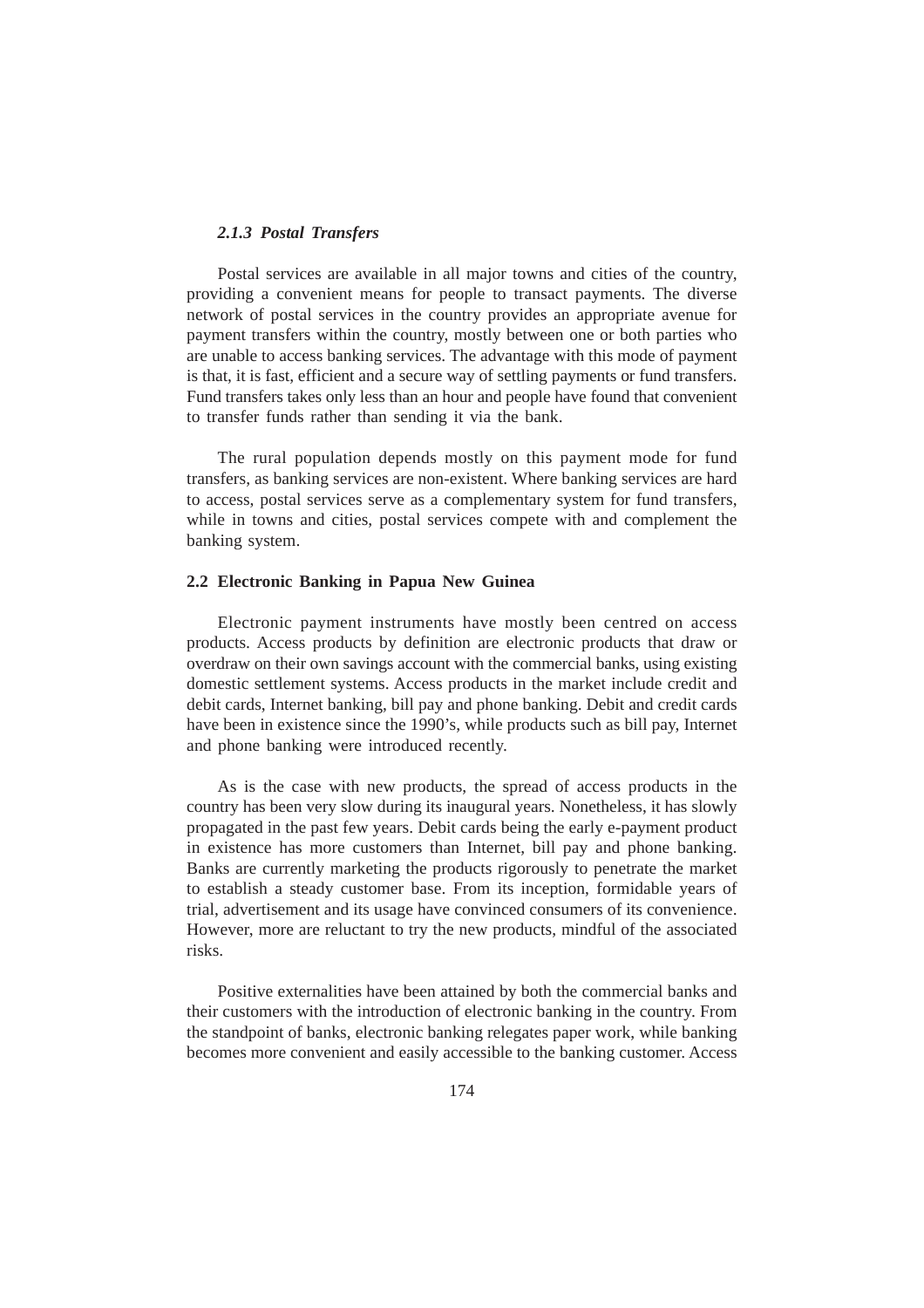product customers are now able to access and settle payments from the security of their own homes or offices. The convenience and efficiency e-payment products bring to the settlement process is substantial. Businesses and individuals have embraced the new development with zeal. Access to accounts for settlement or inquiry by account holders is brought to the comfort of their homes and offices. Time and cost-saving measures brought about to businesses and individuals alike are enormous to the few that have access to these products. Access products have been used for small-value transactions at point of sale, effectively reducing cash handling by merchants and customers alike.

Anecdotal<sup>2</sup> evidence shows that the recently introduced access products, such as debit cards, phone and Internet banking, have slowly gained momentum. Their transaction volumes are increasing steadily as more people become aware of the product. These products enhance the existing settlement system, making it more convenient and accessible by consumers and do not in any way impede the payment system.

## *2.2.1 Card-based Payment Instruments*

Card-based payment instruments, such as debit and credit cards were introduced in the late 1990's. The cards are issued primarily by the commercial banks, with no non-bank participation. Since three out of the four commercial banks in the country are foreign owned, *Master* and *Visa* cards can be used to settle both domestic and foreign obligations. On the other hand, debit cards are used only for domestic fund transfers and settlement. As non-bank e-money schemes have not been initiated in the country, the issuance of e-money and other e-money scheme related cards are nonexistent.

## *2.2.1 (a) Debit Cards*

\_\_\_\_\_\_\_\_\_\_\_\_\_\_\_\_

Since its introduction, debits cards have replaced cheque payments for wages and salaries for staff. As shown in Figure 2, cheque payment volumes have declined in the recent past, as private companies and government agencies utilise direct debit to pay their employees. Debit cards are efficient in service delivery and are cost-effective. Costs for private business, government agencies and even the banks have gone down substantially. Figure 3 shows the average fee charged by commercial banks in PNG. Service fees for paper-based payment instruments on average totalled K24.53 (US\$8.34), while fees for card- based e-payment instruments totalled K8.53 (US\$2.90). Commercial banks' push for paperless

<sup>2.</sup> Consolidated data from the commercial banks in Papua New Guinea is not available.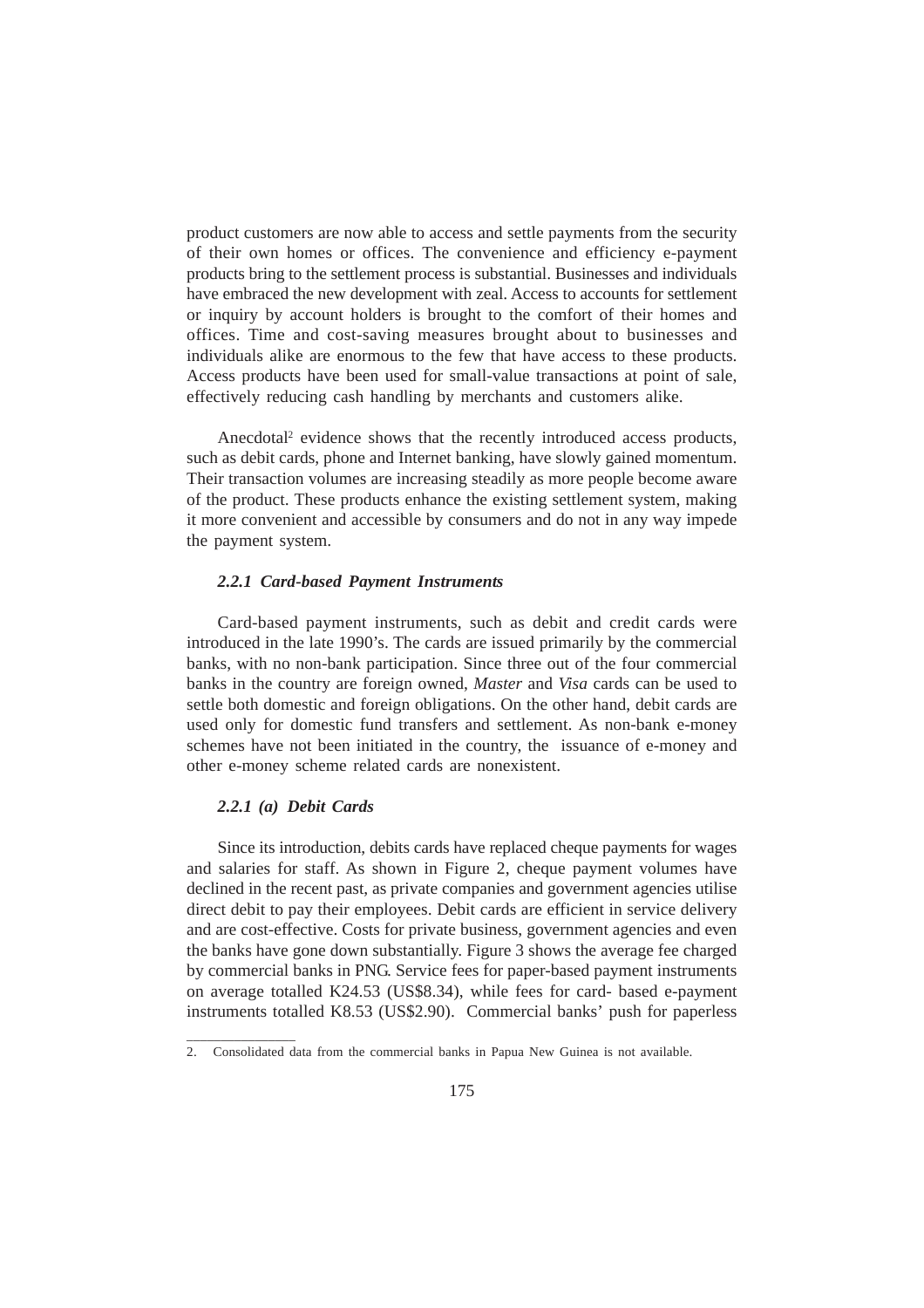banking to cut costs could come to fruition, as evidenced by a slow surge in number of electronic banking clients.

|                         | Paper Based | Electronic |
|-------------------------|-------------|------------|
| Monthly Service Charges | 2.67        | 2.25       |
| Collection Fee          | 0.20        | 1.15       |
| Deposits                | 1.00        | 1.00       |
| Withdrawals             | 20.67       | 4.13       |
| Average Total charges   | 24.53       | 8.53       |

**Figure 3 Average Bank Fee Charges by Bank South Pacific as at 28/08/2007**

Source: Bank South Pacific Website - fees

Note: Paper based include, personal cheque account, passbook and Achiever Accounts Electronic, includes kundu card and smart savers

Commercial banks extended their electronic banking networks by installing ATM's nationwide in their own bank branches. Commercial banks have invested large sums of money to purchase and install machines all throughout the country. ATM machines have been installed in most major centers in PNG, making banking more accessible in the urban areas. Customers are able to withdraw, transfer and make bill payments through the ATM's, with the exception of deposit taking. Phenomenal development and promotion of electronic banking in the country has resulted in increased usage of the product.

In conjunction with merchants, EFTPOS machines have also been installed in major outlets, allowing customers to purchase goods at point of sale and draw cash from their accounts, reducing the need to carry cash to make smallvalue payments. The use of EFTPOS confers a significant advantage to both merchants and banks from a reduction in the handling of cash and paper, which is risky and prone to theft.

A major glitch in the ATM and EFTPOS network of the commercial banks is that, there is no switching system. Consequently, inter-operability between different commercial banks is not possible, making it impossible for customers from one bank to draw money from another bank's ATM machine. Recently, a commercial bank in the country installed an ATM machine that can be used to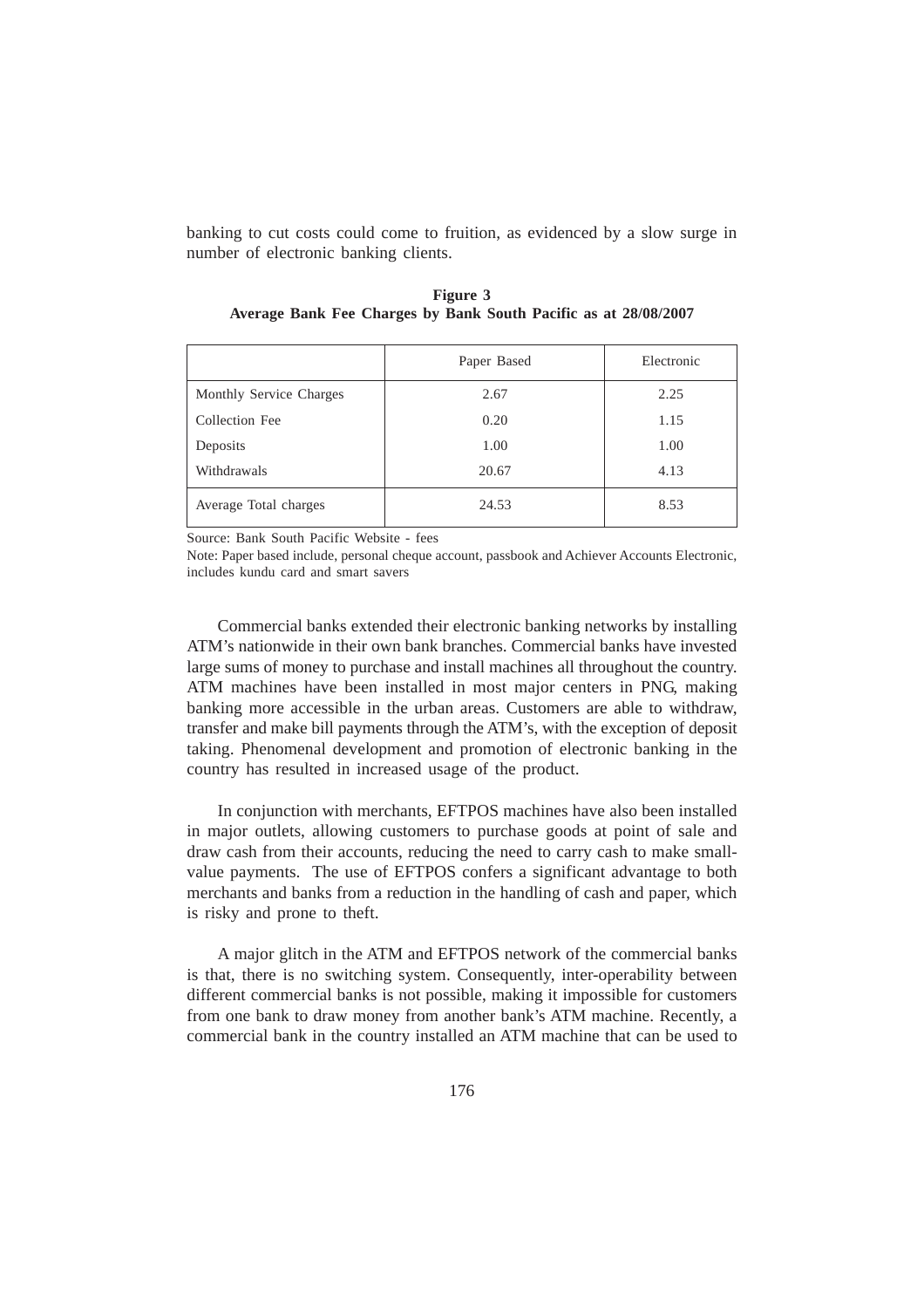draw multiple currencies. Inception of a switching system is likely to transform and enhance the card-based payment system in the country.

## *2.2.1 (b) Credit Cards*

Most foreign-owned banks in the country issue internationally accepted *Master* and *Visa* cards. These cards can be used for both domestic and foreign currency transactions. For domestic transactions, ATM and EFTPOS networks can be used to transact, while foreign currency transactions are acceptable worldwide. There are no non-bank credit card issuers in the country.

#### **2.3 Network-based Payment System**

Network-based products use ICT portals to transfer or make payments, using existing bank account. There are no e-money schemes in the country, as a result all network- based payment products are linked to bank accounts operated by individuals or corporations. In PNG, network-based payment products include, Internet and phone banking, mostly landlines, and the Society for Worldwide Inter-bank Financial Telecommunications (SWIFT) to settle wholesale foreign currency transactions between PNG banks and their foreign counterpart banks.

# *2.3.1 Society for Worldwide Inter-bank Financial Telecommunications (SWIFT)*

The SWIFT system which is used for inter-bank payments between BPNG and other international banks, and is owned by member banks world-wide and provides trusted network infrastructure for payment transactions between banks. The SWIFT system has grown from an X.25 protocol system to the current Internet Portal (IP) based network. All commercial banks in the country are members and users of the SWIFT system. The system is encrypted and a secure means of settling wholesale international payments between banks.

Information flow between counterpart banks is encrypted and therefore safe for wholesale foreign currency transactions. BPNG uses the SWIFT system to settle its international obligations and manage its foreign reserves. The operation of this system has been smooth and free of glitches.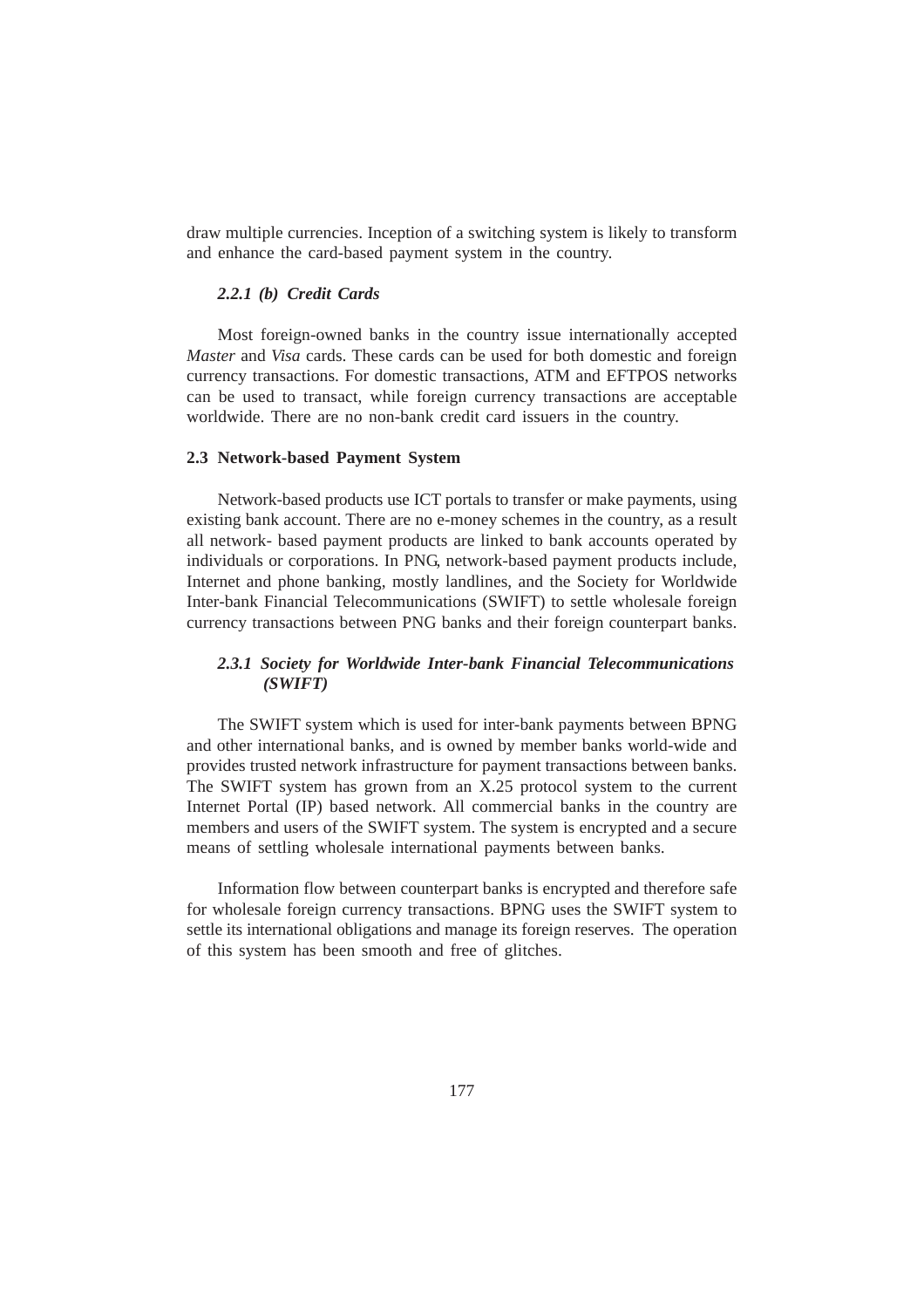## *2.3.2 Internet Banking*

Internet banking uses Internet portals to enquire, transfer and settle payments, drawing from customer's own bank accounts. A few private firms are already using the Internet to pay their employees by direct debiting their accounts.

Internet banking is a new product that has been introduced in the country recently. It has not as yet been successful in penetrating the market and establishing itself as a banking product. This is due to several reasons. The main reasons are Internet inaccessibility and illiteracy.

The network coverage of most ICT companies is centered in major cities and towns of the country, so connectivity is a major hindrance. Anecdotal evidence shows that less than one percent of the population is able to access the Internet. As such, the customer base for Internet banking is small.

## *2.3.3 Phone Banking*

Phone banking is another payment instrument that has entered the banking product market. Using landlines, customers can make enquiries on their account balances, transfer or make payments from their own accounts with the banks. Instead of physically being present at the bank counter to make transactions from their accounts, customers are able to carry out normal banking transactions through phone (landlines). The inception of mobile phone banking is likely to be the next move by commercial banks in the country.

#### **3. E-payment Developments in Papua New Guinea**

There are two definitions of electronic money. E-money products are defined here as "stored-value" or "prepaid" products in which a record of the funds or "value" available to a consumer is stored on an electronic device in the consumer's possession. The second type is access products, which are products that allow consumers to use electronic means of communication to access otherwise conventional payment services, for example, use of a standard personal computer and computer network such as the Internet to make a credit card payment or to transmit instructions to make fund transfers between bank accounts (BIS, 1996).

Section 1 focuses primarily on access e-payment products. This section examines e-payment schemes, i.e. e-money that deals with multi-purpose prepaid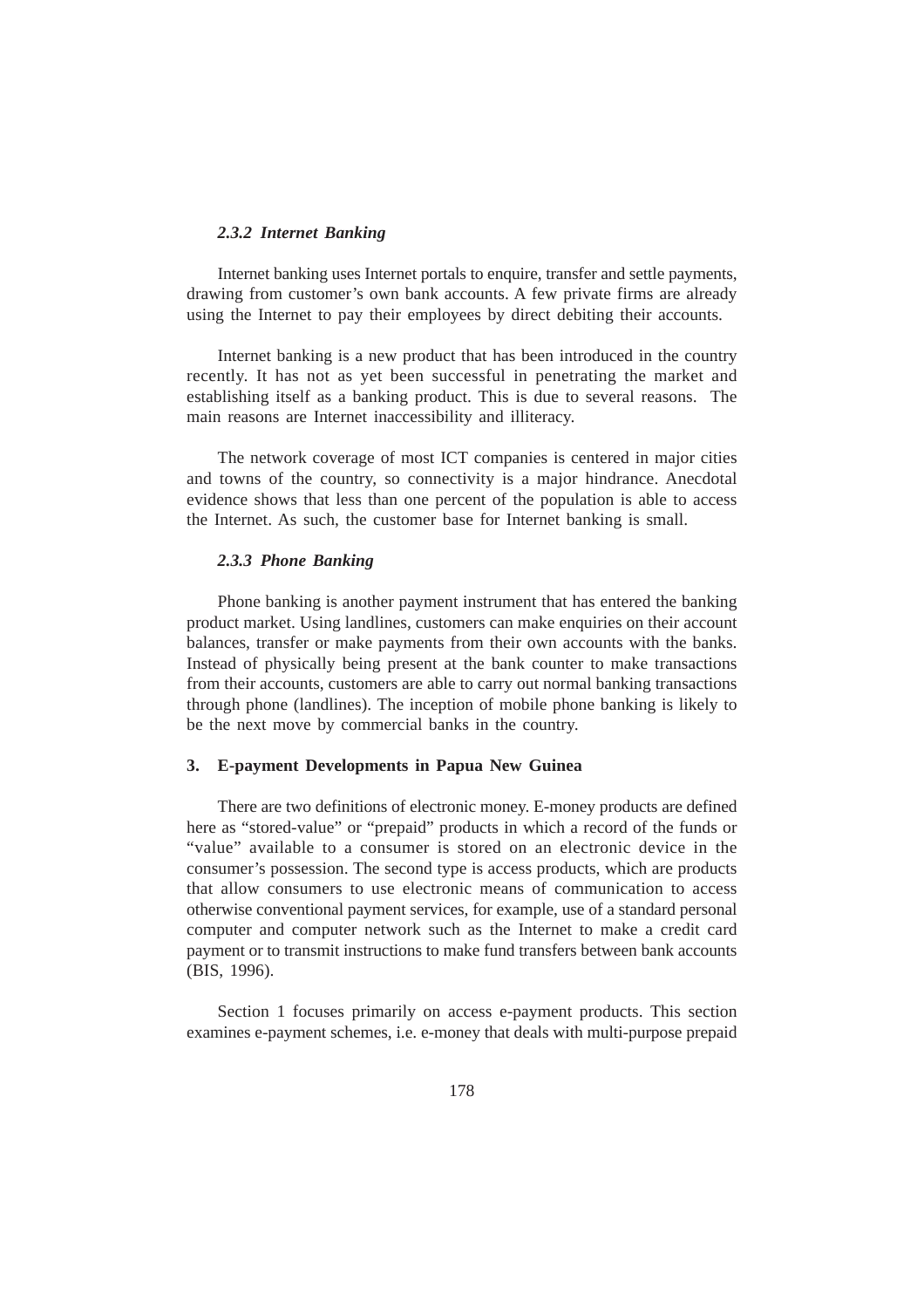cards described as "electronic purse" and prepaid software products that use computer networks as "digital cash".

E-purse is multi-purpose cards issued by banks or non-bank ICT companies. E-purse serves the purpose like that of telephone company prepaid cards. However, the difference lies in the usage of the cards. Telephone prepaid cards are used for single purpose transactions, while e-purse is multi-purpose in nature. E-purse can be used to purchase anything a card holder wants. These cards are pre-paid cards, where the value of that card can be used to purchase any products on the market. Digital cash, on the other hand, uses computer network systems. Values are stored on electronic data base, from which a client can use the stored value to purchase items via the Internet.

Commercial banks in the country have taken the lead in promoting and marketing access products, while e-payment schemes have not yet been introduced in PNG. Recent ICT developments in the country have been phenomenal and it is inevitable for e-payment schemes to enter the market in the future.

# **3.1 The Reasons E-payment Schemes Have Not Been Initiated in Papua New Guinea and the Constraints for Future E-payment Development**

World-wide developments in the ICT industry have paved the way for the development of various payment systems apart from the traditional paper-based cheque and banknote payment system. E-payment schemes have been prompted by rapid developments in the ICT industry and they have pervaded the world, with the exception of developing countries like PNG. E-payment mechanisms that have direct links with bank accounts have been introduced in PNG, but not e-payment schemes. The following section looks at the reasons why e-payment schemes have not been introduced in PNG.

## *3.1.1 Current Status of ICT Development in PNG*

Reliable information communication technology is a primary ingredient in the development of e-payment schemes in any country. Networks and service delivery functions of e-payment schemes are facilitated by an effective telecommunication network. The current surge in e-payment schemes worldwide is basically facilitated by new developments in the ICT industry. At the root of the ICT industry is telecommunications, which plays a pivotal role in inter-connectivity between different networks, making it the buttress of all ICT developments. Any country that wants to initiate e-payment schemes has to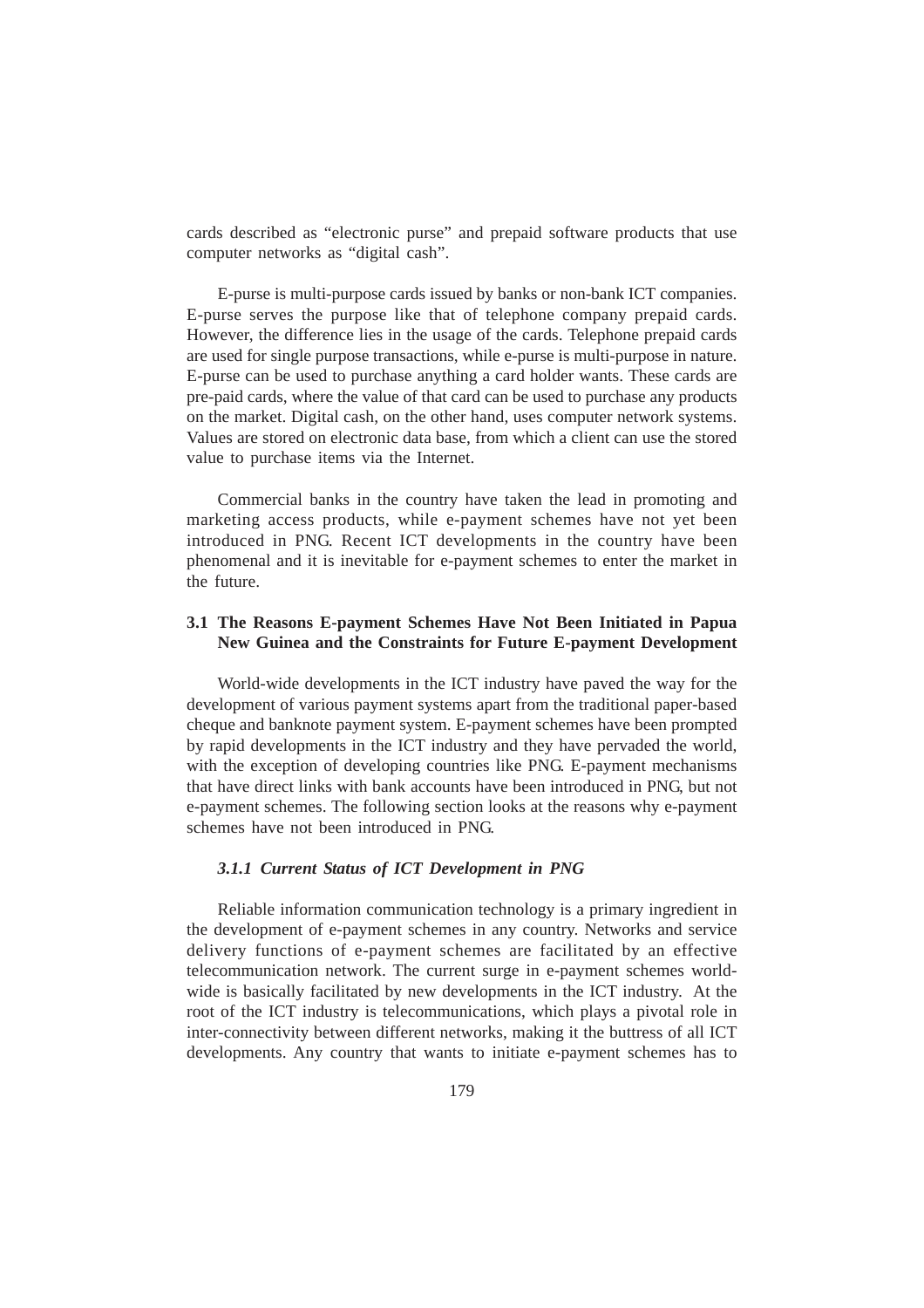develop standard telecommunication facilities as a pre-requisite to bolster developments in the ICT industry.

Furthermore, e-payment schemes need reliable telecommunication systems to facilitate service delivery. The current state of telecommunication infrastructure in the country is ill-equipped to support e-payment schemes on a large scale. Service availability to rural areas is non-existent, while cities and towns experience occasional connectivity problems. Consequently, the development of e-payment schemes in the near future is impossible, as e-payments depend entirely on relatively reliable telecommunication services.

Developments in the ICT industry have been phenomenal in the country with the introduction of Internet, as recent as the latter years of the 1990's. However, computer illiteracy is a major impediment in the development of epayment schemes. Anecdotal evidence shows that less than one percent of the country's population is computer literate, making marketability of e-payment schemes non-profitable. Substantial amount of fixed cost required for setting up networks for e-payment schemes would outweigh the returns on investment.

The cost of telecommunication in the country is also very expensive, effectively contracting margins of telecommunication-dependent organisations. Since the telecommunication sector has been monopolised by a state entity, its inefficiencies are passed onto final consumers at higher prices. E-payment schemes that are more dependent on telecommunications network will have their margins stretched to remain competitive. Recent competition in the industry has resulted in rigorous court battles which are ongoing.

Another reason why e-payments have not yet been initiated in Papua New Guinea is because of PNG's information and telecommunications (IT) network. The IT network penetration in the country is very poor, with exorbitant prices, making access and usage of IT products available to only a privileged few. The cost structure in the IT industry is very high making it impossible to set up IT networks throughout the country.

## *3.1.2 Consumers*

Market capacity in the country is another impediment that has stopped the entry of e-payment schemes. Anecdotal evidence shows that less than one percent of the population is computer literate and can access e-payment schemes. ICT illiteracy becomes a major impediment because e-payment schemes are primarily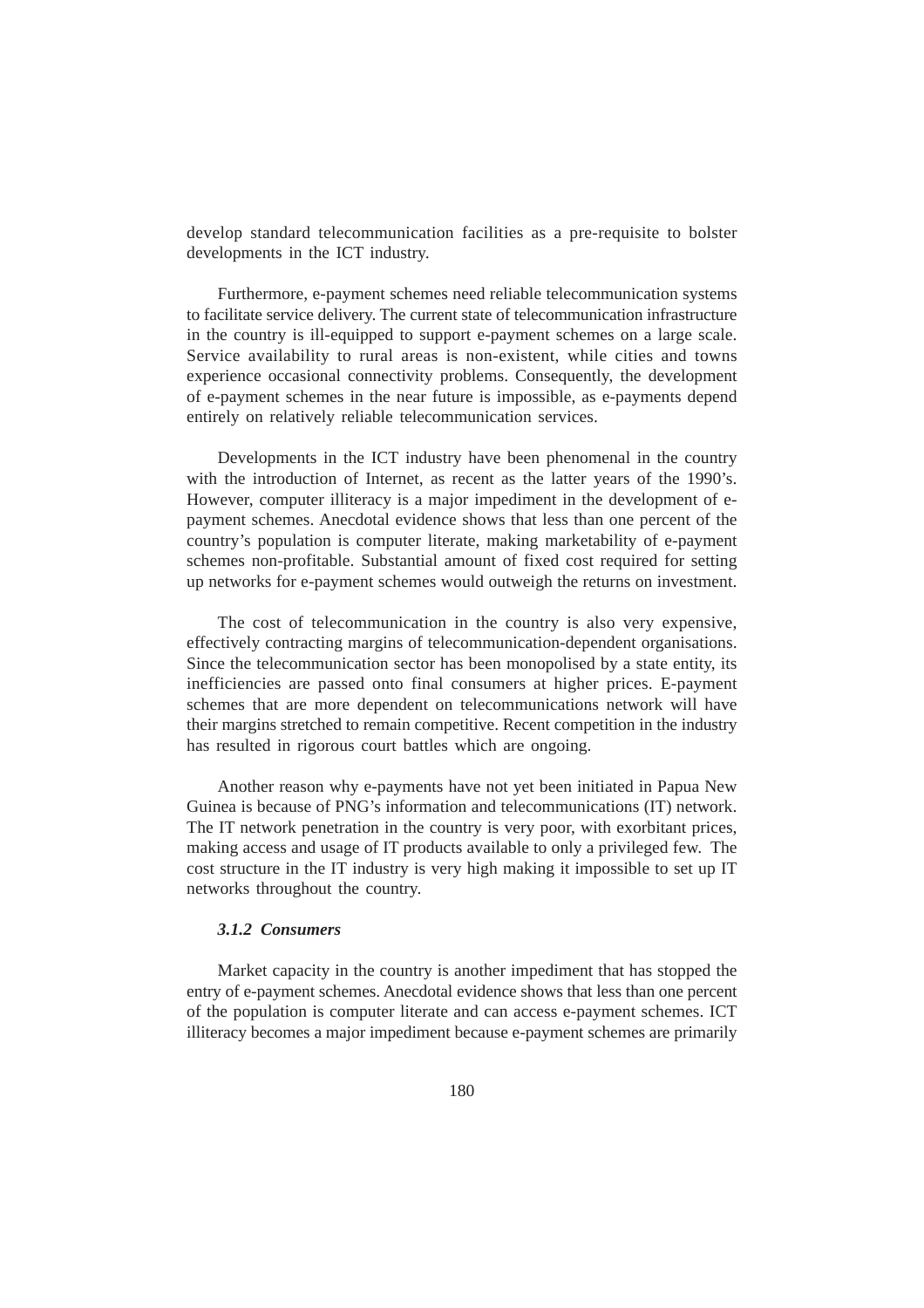facilitated by ICT. Without ICT knowledge and access, customers are unable to access e-cash or network-based payment instruments.

Closely related electronic products such as access products have not reached their maximum marketable capacity, due to lack of product knowledge by the consumers. This is compounded by a small customer base, which is basically a small segment of the country's population, impeding the penetration of access products throughout the country. Based on the experience of the inception, adoption and acceptance of access products, e-payment schemes are unlikely to enter the market in the near future.

## *3.1.3 ICT Policy*

A country has to have a clear ICT policy to encourage competition in the ICT industry. Legal frameworks become buttresses for investors to invest in ICT businesses in the country. Without legal protection, no business would want to invest. This has been the major constraint in PNG for the ICT companies to invest. The telecommunication services provided by an inefficient state-owned monopoly failed to meet the contemporary ICT needs of the country.

Recently, a controversial private bill was to be tabled by the minister responsible for ICT. This was seen as a knee-jerk reaction to curtail the entry of a foreign ICT firm which was given the approval to compete against the inefficient state-owned ICT corporation. The bill was not passed. However, certain individual politicians used the proposed bill to effectively revoke the licence of the new entrant in the market. This subsequently resulted in a legal suit, which is currently on-going.

If an ICT policy has to be formulated, it has to be free of political interference which has been a major hindrance in allowing for competition in the industry.

### **4. The Future of Electronic Banking in Papua New Guinea**

Significant development in ICT has stimulated the introduction of e-payment instruments by the commercial banks in the country. Development and penetration of new banking products world-wide has contributed to the inception of new e-payment instruments in the country.

In PNG, recent developments in the ICT industry have been promising for the development of e-payment schemes in the country. The telecommunications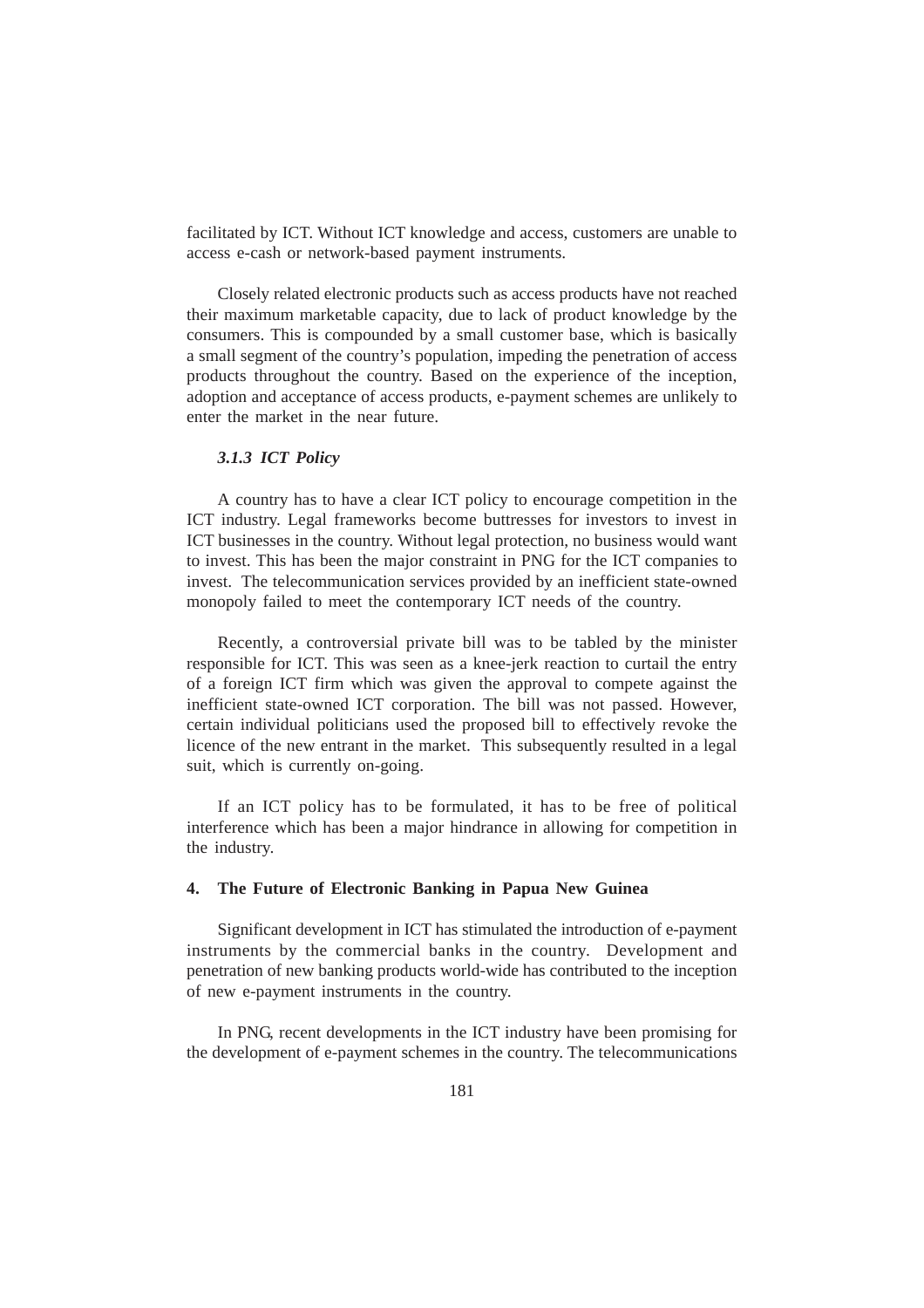industry in the country has been de-regulated, allowing competitors to enter the market. The incumbent in the industry is an inefficient state-owned company which has failed to provide efficient services.

The de-regulated industry has seen some improvement in efficiency and service penetration with lesser cost to customers. The competition has brought a refreshing change to an industry suffocated by a state-run monopoly and marked by high-priced inefficient services.

Though competition in the ICT industry is in the infancy stage, the intense competition between the ICT companies in the country has resulted in substantial reduction in telecommunication cost, which has filtered through to the entire country. It is therefore likely, electronic banking products would be accessible by the majority of the population in the near future.

Considering the current trend in ICT developments, the development of electronic money schemes cannot be written off. It is highly likely that competition and affordable ICT pricing would result in the development of electronic money schemes in the near future.

#### **4.1 Issues in Electronic Banking**

The negative externalities of e-payments schemes can be minimised when e-payment schemes become part and partial of the existing payment system. This means that any issuance of e-money by any other organisation or ICT companies should, by law, be allocated a quota by the BPNG to complement currency in circulation. Daily reports on e-cash and anticipated weekly transactions have to be submitted to the BPNG for monitoring liquidity in the economy. Monitoring and regulating of e-payment schemes by the BPNG is necessary for two reasons.

Firstly, consumers are risk averse, in search of assets or investments with less risk. Given such consumer behavior, ICT companies would very much want to be regulated by BPNG. Regulating and monitoring of ICT companies by BPNG becomes a buttress for the ICT's and banks that are involved in the epayment system to access the market. E-payment scheme customers would feel secure, confident in the knowledge that the industry is regulated and the risk of loosing their money is minimised. The second reason encapsulates the essence of this paper, that is, monitoring the liquidity in the system to ensure inflationary pressure is contained at reasonable levels. The latter being the fundamental reason for monitoring and regulating e-payment schemes.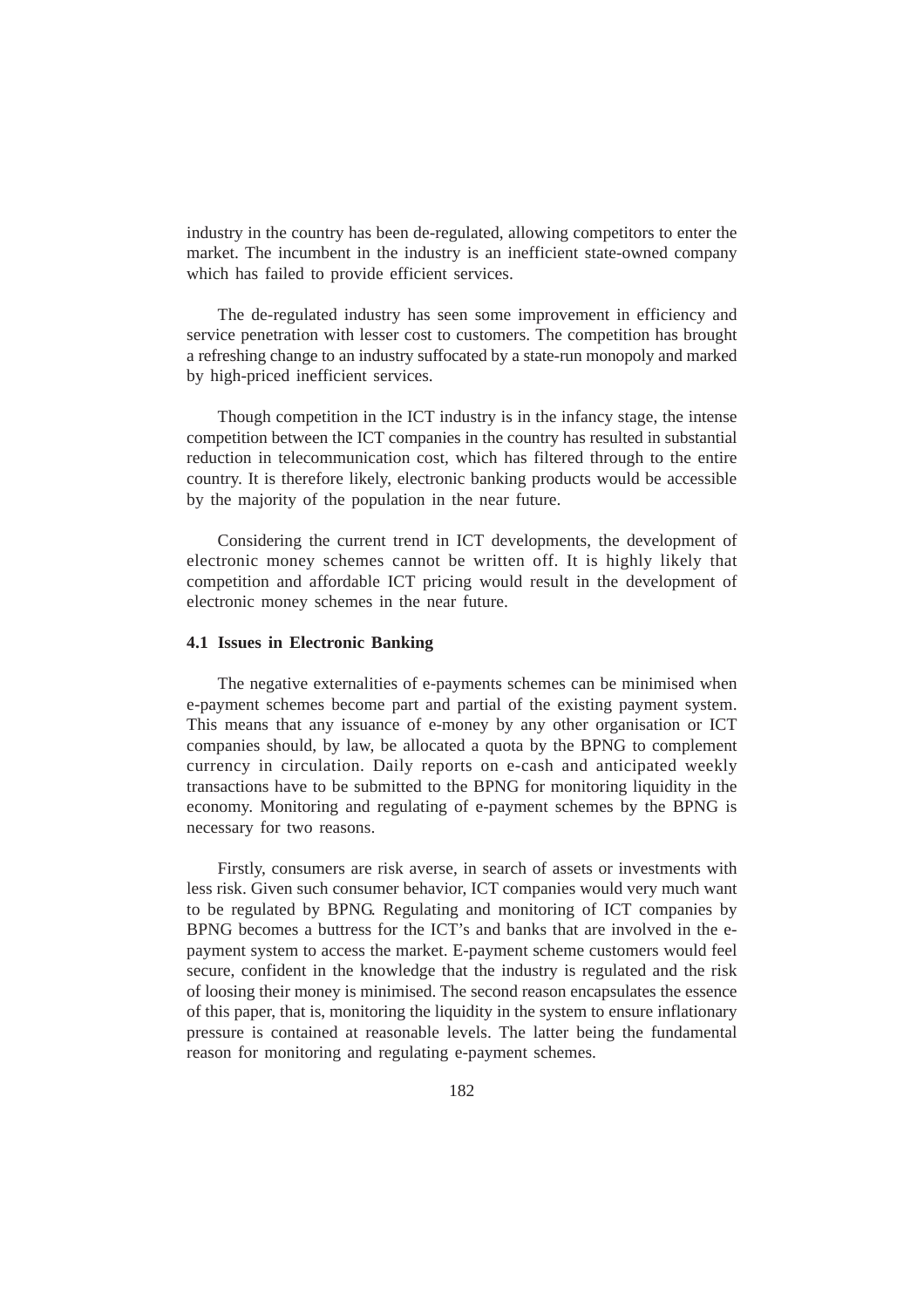The current payment system lacks the capacity to monitor and regulate access products, let alone e-payment schemes. The BPNG has to set the pace on ICT-based banking products in order to monitor and regulate financial institutions and ICT's. Currently, commercial banks are setting the pace, introducing new ICT-based products, tugging BPNG along. It is apparent the current payment system and legislation lack the capacity to incorporate both access-based products and e-payment schemes.

When the much-anticipated RTGS becomes a reality, the regulation and monitoring of e-payment schemes will be the next step down the road. The RTGS evolves around a computerised clearing house linked to all financial institutions and ICT companies via IP, capable of clearing all payment modes on real time throughout the country. The establishment of such a network would be very costly, but, the realised benefit to the payment system and its positive externality on economic policy warrant the setting up of the RTGS.

## *4.1.1 Risks Associated with Electronic Banking*

Electronic banking has the capacity to enhance payment systems, reduce cost and provide efficient services. However, the risks are part and parcel of the new e-payment instruments, since these payment instruments are not legal tender. The risks can be classified into two categories.

## *a. Transaction Risk*

Since electronic payment instruments do not possess legal-tender status, there is an element of credit risk. Clients have the right to refuse accepting payments by debit or credit cards, or what is even more problematic is where ATM or EFTPOS machines are not available nearby for card holders to draw on their account or make payments. This brings into question the credibility of the electronic products that are issued by commercial banks. If these products are not legal tender, then payees have every right to refuse accepting the payment, hence bringing the payment instrument into disrepute.

Countries operating electronic payment instruments have encountered cases of fraud involving the payment instruments. Fraudulent withdrawals have been reported on several occasions where an unauthorised person uses the customer's card to access money from the account. In other cases, history or cookies from public Internet machines were used to access someone's personal information to defraud the customer. For instance, skimmers in Australia installed minute electronic devices in EFTPOS machines to copy all personal information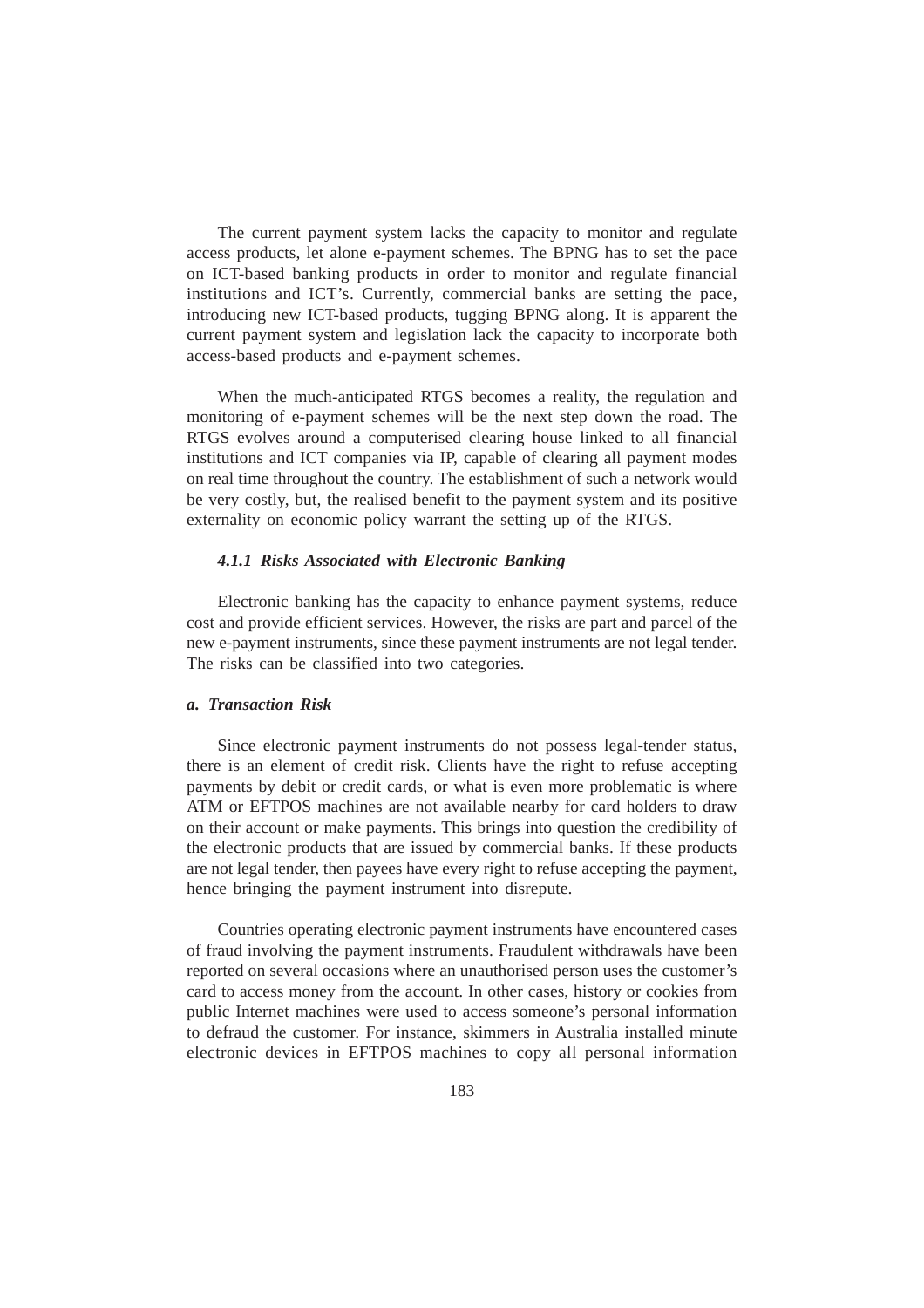contained in the magnetic strips on the cards and defraud cardholders of their savings. Several cases have ensued in PNG also, where someone unknowingly discloses their PIN number, and subsequently ends up with their savings withdrawn.

## *b. Systemic Risk*

Any failure of the payment system would cause major disruptions in the level of economic activity. Since electronic payment instruments depend upon ICT, failures such as disconnection and discontinuation of ICT services would result in disruptions to normal business transactions. It would affect liquidity if the magnitude is large enough.

System hackers pose threats to electronic payment systems. Hackers can draw on customers account without their knowledge or the bank, if the computer systems do not have firewalls to preclude hackers. This has been a major threat but, most software packages have firewalls that are proficient to ward-off any hacker threats. As software gets more complicated, banks need to be vigilant and proactive in protecting their system.

## *4.1.2 Legal Issues*

The Bills of Exchange Act (1976), as amended, does not cover the development of new banking products. There is no provision in the Act that caters for new access products that are marketed by the commercial banks. Global developments in both ICT and banking services have driven commercial banks to develop cost effective and efficient ways in augmenting their services. The current working committee is studying the legality of the various modes of payment, incorporating an amended bill that is likely to cover all aspects of banking in the country. The current challenge is for the BPNG to develop a payment system, supported with a legal framework that will cover all aspects of payments in the country. With the influx of new technology and proliferation of enhanced products offered by the commercial banks in the country, the development of a payment system is capable of meeting the needs of current market, is of utmost priority. This responsibility is vested on the BPNG as a catalyst to initiate efficient and effective payment systems for the entire financial system of a country.

In line with these developments, the existing Bills of Exchange Act (1976) has to be amended to incorporate other payments aspects keeping in view the future of other electronic products, such as electronic payment schemes.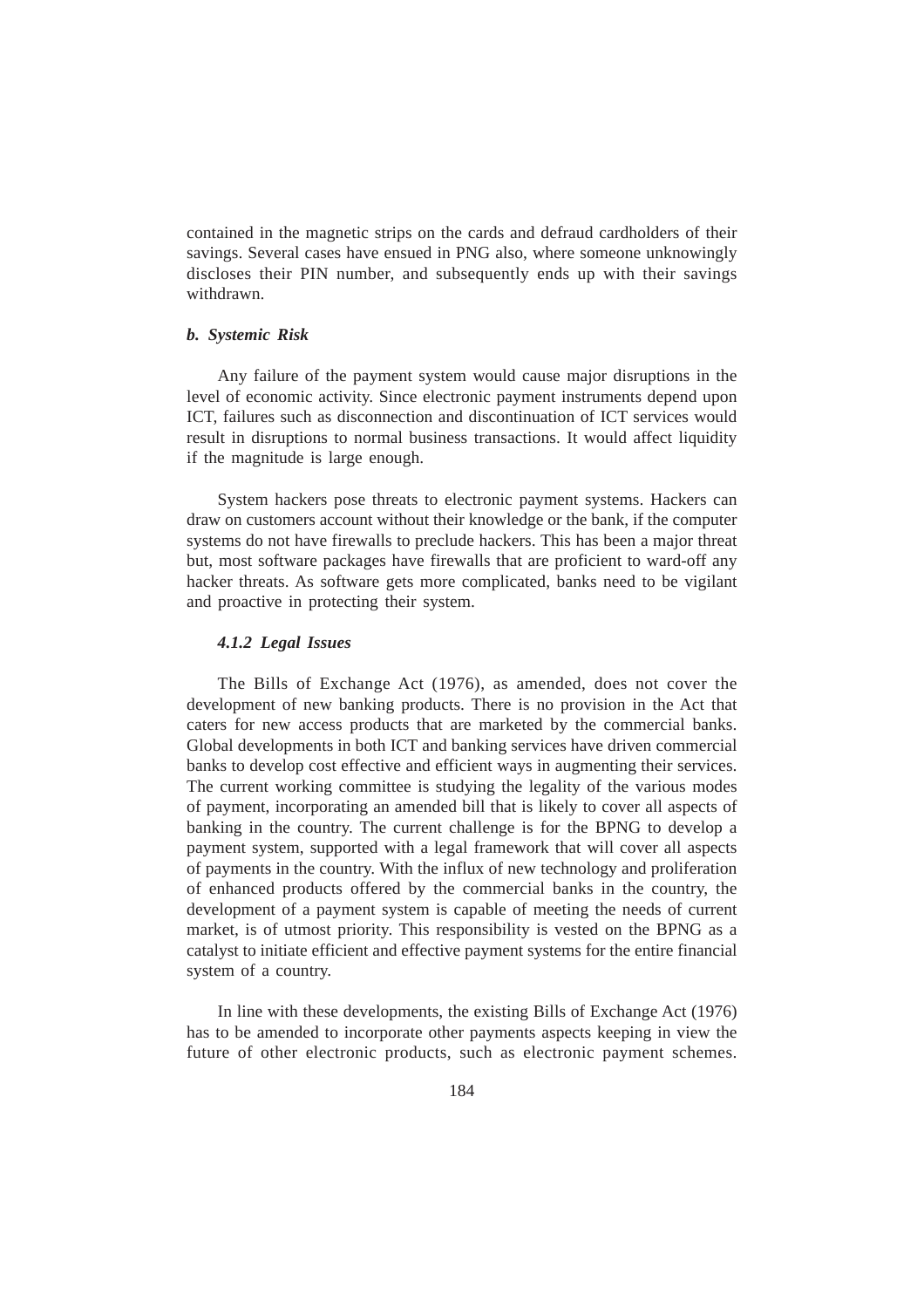Electronic payment schemes, driven primarily by technology cannot be ignored in PNG. The future entrance of electronic payment schemes is unavoidable as the trend of development of ICT continues to grow at substantial pace in the country.

#### *4.1.3 Monetary Policy Implications*

Since e-money serves the two distinct purposes of money, notably, as a "store of value" and a "means of payment", central banks no longer have monopoly on the printing, issuance and destruction of money. Consequently, the ability to influence reserve money (cash in circulation plus savings) as a monetary policy instrument becomes distorted.

If e-payment schemes exist concurrently with the existing payment scheme, it brings competition in the issuing of legal currency. Consequently, the money supply in the economy would consist of e-money, currency in circulation and demand deposits. The central bank has control of the latter, while the ICT companies or issuers are in control of former. Monetary policy would be affected dramatically, if the payment systems operate concurrently and in competition. However, the other step would be for the central bank to set guidelines for epayment scheme operators to co-exist and cooperate within the existing payment system, so as to set quotas for the ICT companies or e-payment scheme operators to issue e-purse or digital cash, and report to the central bank on a daily basis. By doing so, the central bank will still have control over the money supply and effectively implement monetary policy through its signaling rate.

If, however, the e-payment scheme operators are allowed to operate liberally, the central bank will be able to set interest rates based not on total reserve money, but, reserve money, excluding e-money, which is a major component of reserve money. Announcing of the Central Banks monetary policy stance, by setting its signaling rate, and effectively affecting market interest rates through open market operations (OMO) would have ambiguous effect. This is a major threat faced by most countries with liberal operation of e-money schemes.

## **4.2 Central Bank's Views on E-payments**

An efficient payment system contributes to the maintenance of financial system stability and provides a mechanism for monetary policy transmission. One of the major responsibilities of central banks is to oversee the payment system, and become a catalyst for payment system innovations to accommodate all forms of payments, both international and domestic. It is also the responsibility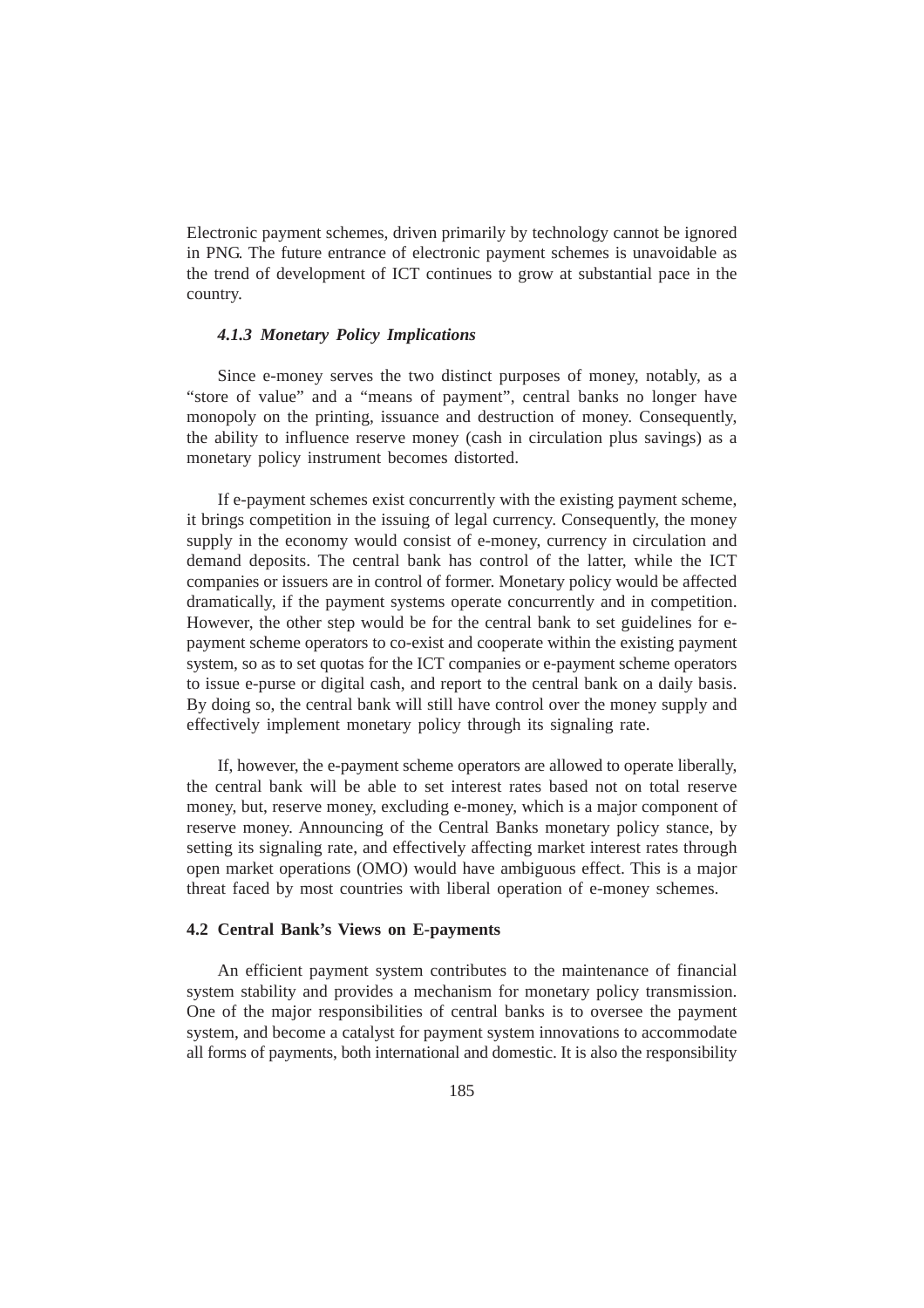of the central bank to properly institute payment system policies and guidelines and regularly monitor the payment system of a country.

The BPNG's monetary policy operates on a reserve money principle. Notes and coins (cash) in circulation is a major component of reserve money. Any liquid product that impedes or establishes itself as a substitute for notes and coins is a threat to the formulation of monetary policy. Like any other central banks in the world, the BPNG is required to put in place policies and guidelines to regulate such products in order to preserve its monetary policy obligations.

The BPNG has not paid serious attention to e-payment schemes since the current payment system is still at its primitive stage, dependent more on cash and cheques. Furthermore, the existing payment system is regulated by an outdated Act which does not cover all other new payment instruments. Electronic products (access products) have been offered by commercial banks lately, driven by international market trends. For the time being, the BPNG has set up a working committee to look into the existing payment system and endorse changes to the payment system. The committee is taking a broad perspective of the payment and settlement system, with the focus towards the setting up of a RTGS system, which will be centrally located at the BPNG connecting all financial institutions to settle on real time.

E-payment schemes and access products are not within the scope of discussion of the working committee as these are not viewed as pressing agendas. Consequently, discussions on electronic banking have not yet been initiated at the BPNG, and there appears to be no clear direction on the move forward in electronic banking in PNG..

As commercial banks in PNG surge ahead keeping abreast of market trends by introducing electronic banking products, the central bank has not kept pace in terms of regulation and supervision and being a catalyst for the development e-banking products. The barrier behind the slow progress in moving forward with the current banking trends has been the lack of legal protection for customers of electronic banking products and best-practice guidelines for banking, particularly with regards to electronic banking.

There is an urgent need on the part of the BPNG to appraise the e-banking market and facilitate the development of electronic banking in the country, rather than allowing commercial banks to dictate the pace of e-banking development. Central banks have to be proactive in performing their role as catalyst in the development of the payment system - regulating, supervising, and controlling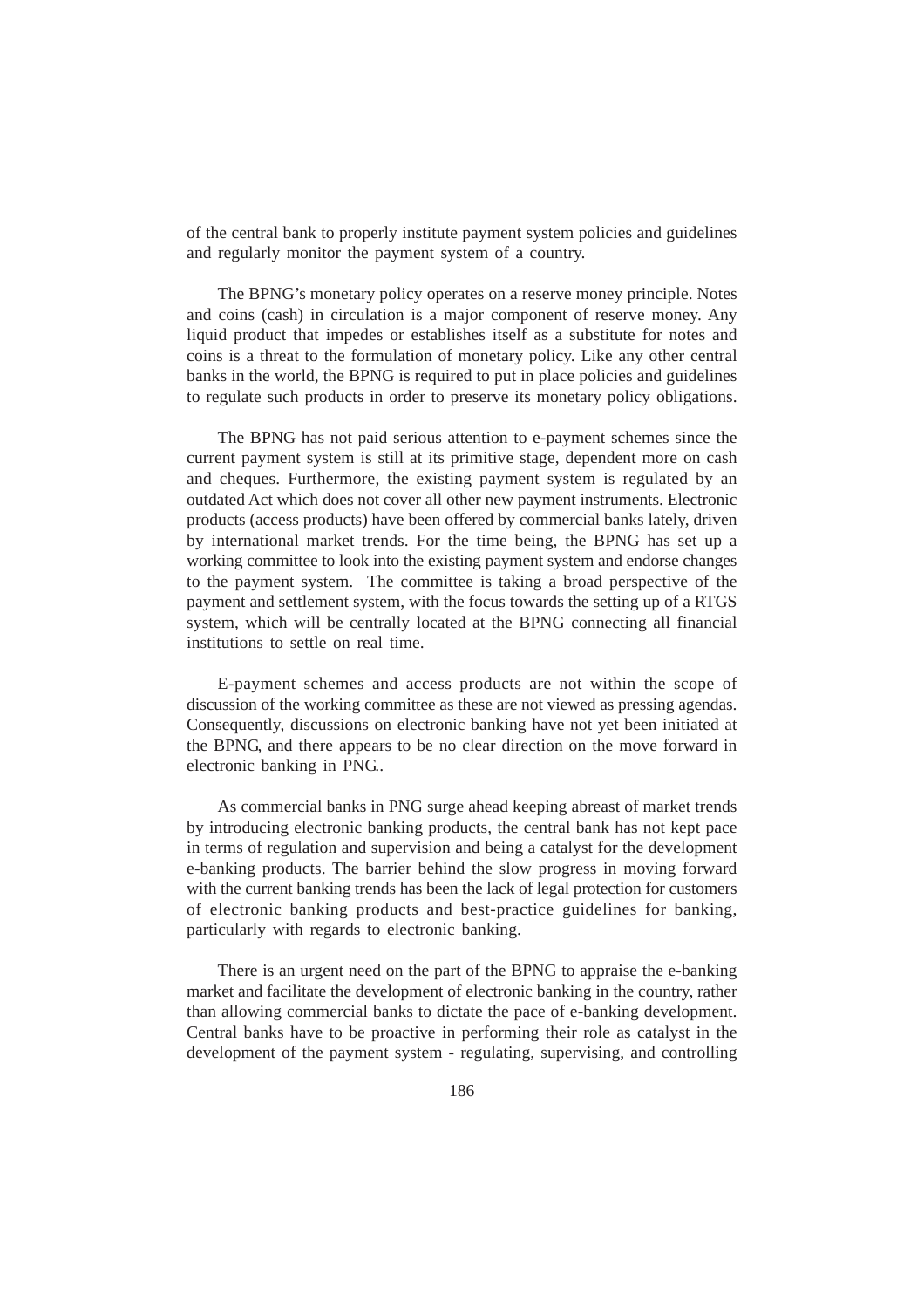the payment system, which will enhance the financial market and buttress monetary policy management in the country. If the PNG does not keep up with the changing financial landscape, this can lead to the erosion of the central bank's functions in the payment system.

#### **5. Conclusion and Recommendations**

The current payment and settlement system in PNG is still at its primitive stage where paper-based payment instruments override the other recent payment instruments, such as network and card-based payment instruments.

Although network and card-based payment instruments have been introduced in the country, they are mostly driven by the commercial banks. Consequently, BPNG has been pulled along by the developments in electronic banking in the country. BPNG's responsibility as the overseer and a catalyst of the payment system has been overtaken by the banking market trends, both domestically and internationally. Domestically, commercial banks have been in the forefront, introducing new network and card-based banking products in the country. Internationally, the surge in electronic banking worldwide and the push for paperless banking phenomenon make their way to most countries of the world.

The trends in electronic banking both domestically and internationally challenge the BPNG to be more proactive in functioning as a catalyst for the development of new banking product and as a supervisor to oversee and make the payment system in the country more efficient The advancement by the commercial banks in electronic banking and the lackluster performance of the central bank in this regard can lead to ambiguous situations when the functions of the central bank and the commercial banks in the payment system are not demarcated.

E-payment schemes are yet to be introduced in the country, while e-payment instruments are already available in the country. The likelihood of e-payment schemes being incepted in the near future is almost impossible due to constraints in ICT development and accessibility in the country. Access e-payment products, on the other hand, are gradually making in-roads into the banking industry. However, without a switching system interconnecting ATM and EFTPOS machines of all commercial banks, inter-operability is not possible. When this major shortcoming is rectified, the payment and settlement systems would become more efficient as customers of one bank can draw from another bank's ATM or EFTPOS machine.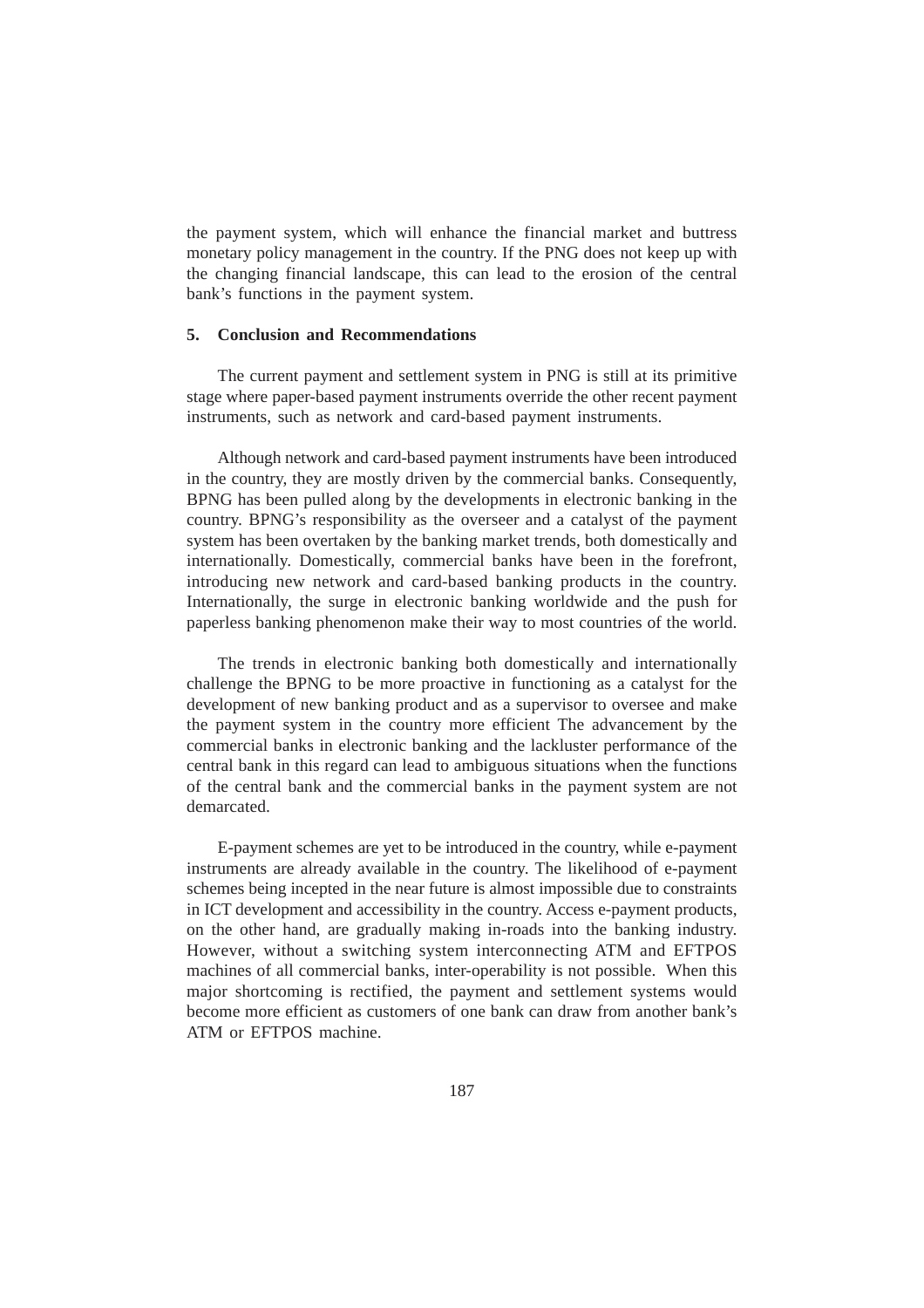The Bills of Exchange Act (1976) is outdated. The legislation does not cover electronic banking. In consequence, the interests of customers using the existing electronic banking products are exposed. This may result in substantial loss of savings by access product customers because there is no clear definition as to who should be liable.

## **5.1 Recommendations**

To facilitate the development of an efficient payment system, the BPNG has to accelerate the development of the RTGS system. Commercial banks have taken the lead in digitally encoding cheques and in setting up satellite systems to upgrade their branch networks outside the major towns and cities. With commercial banks setting the pace, the BPNG can actively facilitate as a catalyst in the development of the RTGS system in order to enhance the efficiency of the payment system. It is better to source knowledge from fellow SEACEN member countries that have developed RTGS systems rather than seeking assistance elsewhere.

There is an urgent need to revise the outdated Bills and Exchanges Act (1977) to provide for the development of electronic banking products. The BPNG has to incorporate another act, "Electronic Financial Transactions Act (EFTA)". This legislation should cover all electronic transactions, either it be e-scheme related transactions or access products. The existing act does not provide particular cover for access product (electronic banking) customers. Furthermore, enacting of the EFTA would be in one sense proactive, as epayment schemes have yet to make their appearance in the country. Future developers of e-payment schemes would automatically be covered under this act.

As a supplementary to the EFTA, another act should be enacted to protect electronic banking customers' personal information, i.e. "Personal Information Protection Act" (PIPA). The experiences of other countries that have incepted electronic banking products have shown that numerous cases of fraud emanate from the disclosure of personal information by individuals or corporations involved in the electronic banking products market. People have used the personal information of someone to defraud them of large sums of money without their knowledge. With cyber banking, it is difficult to establish the identity of the perpetrators as a result such transactions are prone to fraud by knowledge of personal information. Such a law if enacted should protect the individual banking clients.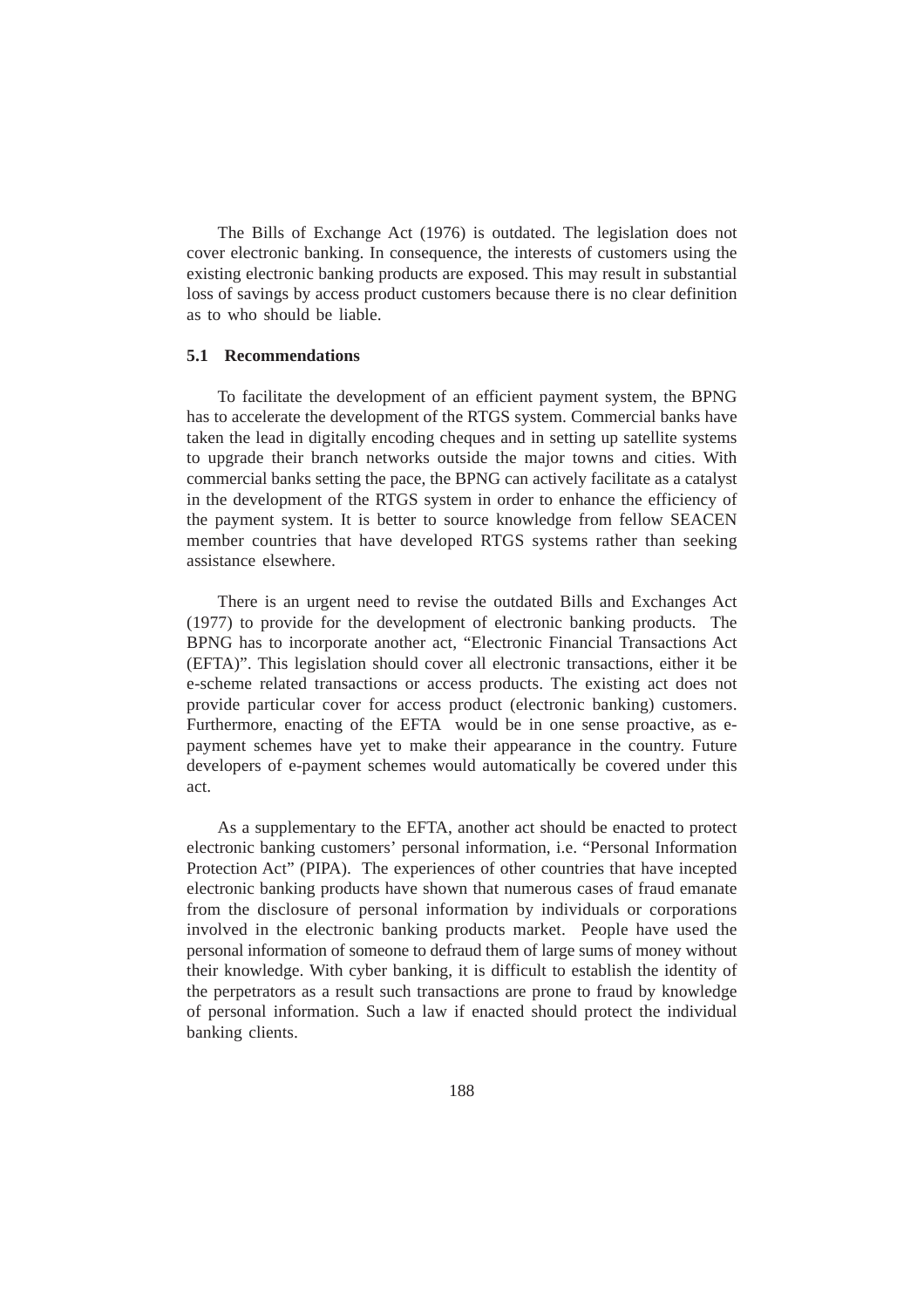To extend the availability of, and the market for, electronic banking products, a switching system is needed. Without a switching system, commercial banks will operate electronic banking products in isolation and at a high cost. With a switching system, all banks can improve their capacity in serving their clients through different banks ATM's or EFTPOS machines.